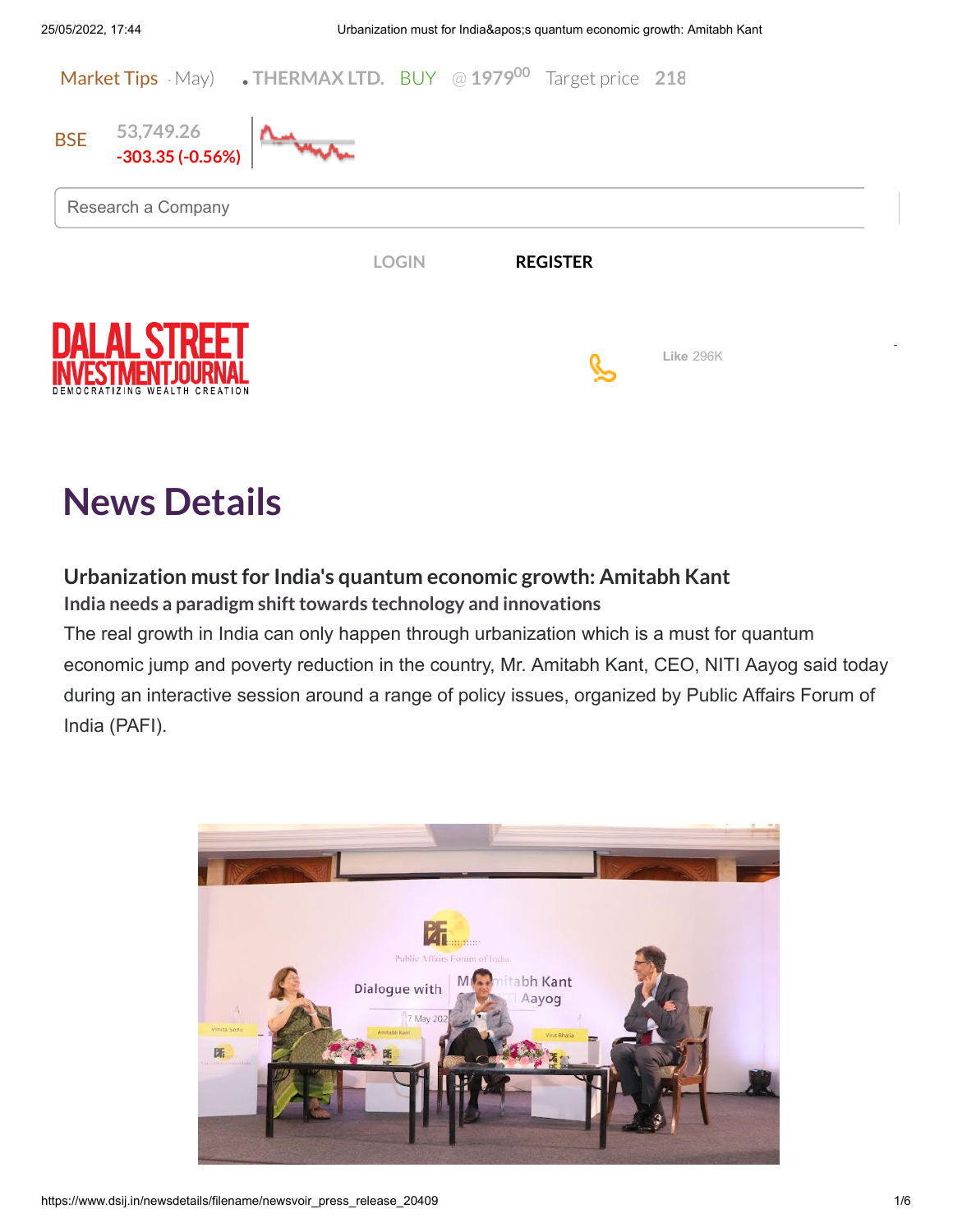# **Mr. Amitabh Kant, CEO, NITI Aayog with Mr. Virat Bhatia, MD, Apple India and Ms. Vinita Sethi, SVP and Chief Public Affairs, Apollo Hospitals at an interactive session organized by PAFI**

India needs to fire a lot of cylinders, including manufacturing, to get to its real growth potential, Mr. Kant added.

The session was moderated by Mr. Virat Bhatia, Managing Director, Apple India and Ms. Vinita Sethi, SVP Chief Public Affairs, Apollo Hospitals Enterprises Ltd.

Talking about climate change and India role in ensuring rapid industrial growth without carbonizing the world, Mr. Kant said, India is the only country in the world that has achieved its NDC (Nationally Determined Contributions) targets which were finalized during 2021. India has also brought down the cost of renewable power 2.7 cents per kilowatt hours. That gives India an opportunity to crack water and produce green hydrogen and become a center of the world to become a global green hydrogen in its liquid form and more ammonia.

Mr. Kant also said that India has dismantled around 1500 rules regulations to promote the ease-ofdoing-business in the country and states need to follow the same. States like Uttar Pradesh, Maharashtra and Gujarat have grown at a rapid rate and are on the way of becoming the key drivers of the Indian economy due their ease of doing business policies, he added.

India needs a paradigm shift to move towards technology and innovation and leapfrog across the sunrise sectors, where the real growth is. Government role should be in public policy in areas like health, education and nutrition, and the public policy should help create wealth through the private sector. We should push for more and more private public partnerships to get the kind of growth we are aiming for, added Mr. Kant.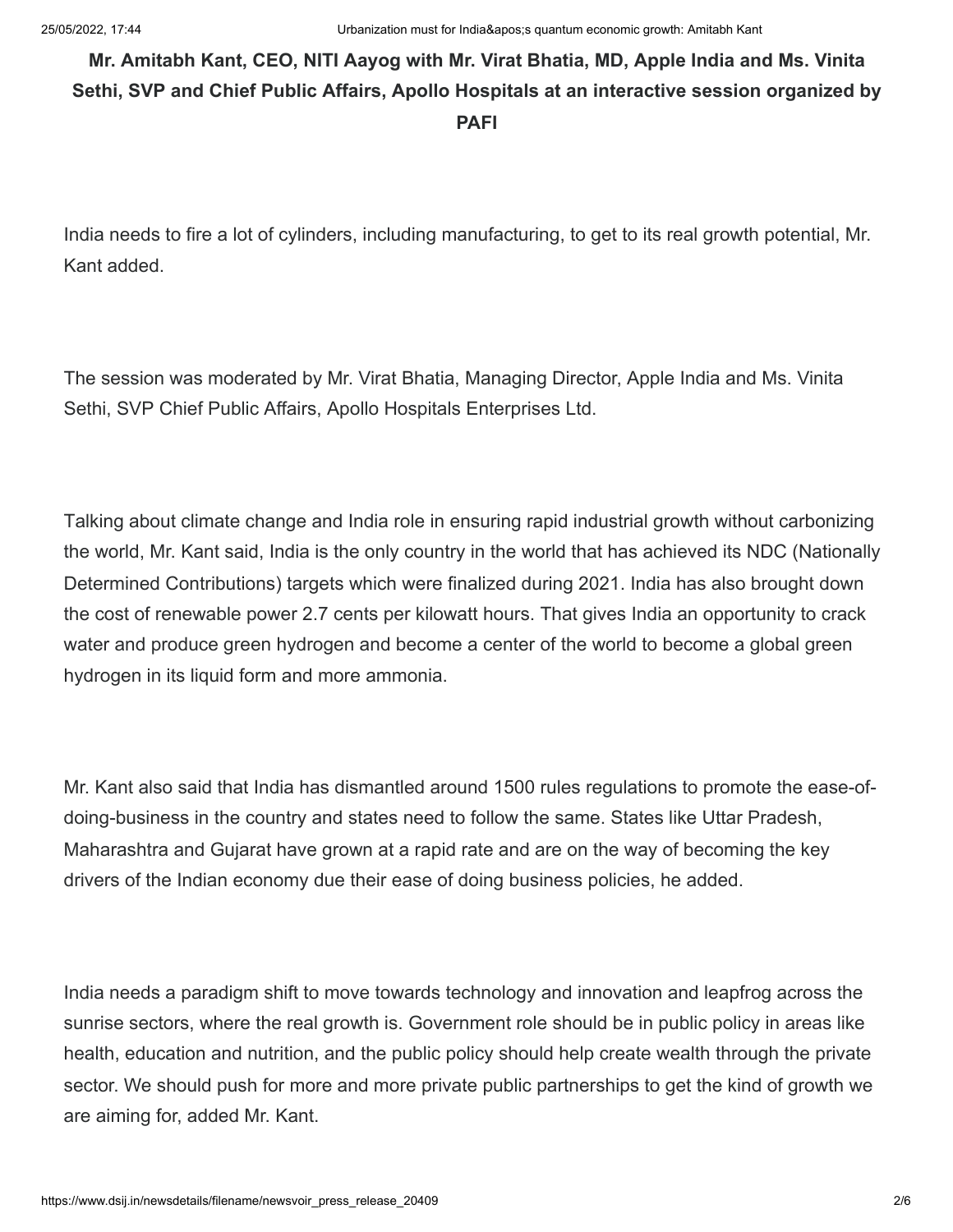## **About PAFI**

Public Affairs Forum of India (PAFI) aims at aligning business, society and government on long term priorities; fostering trust across all stake holders; collaboratively developing smart and relevant policies, proposals and processes that foster innovation and rely on evidence-based research and promote capacity building to navigate change within the context and complexity of India.

More about PAFI at [pafi.in.](https://pafi.in/)

[NewsVoir](http://www.newsvoir.com/)

# **News List**

# **TiE Mumbai [Announces](javascript:__doPostBack() TiECon Mumbai 2022**

5/25/2022 12:57:29 PM

TiE Mumbai has announced the 15th edition of its flagship conference - TiECon Mumbai which will be held on 10th of June 2022 at the prestigious brand new Jio World Convention Centre. BKC - Indias largest and first state-of-the-art Conference and...

# **Blockchain Company Gather Network to Expand its [Footprintin](javascript:__doPostBack() India**

5/25/2022 12:52:54 PM

Gather Network, a Dubai based Web3 and Blockchain content monetization platform known has announced its expansion plan forIndian operations with the launch of the first commercial establishment in Gurugram. Gathers innovative solution has been t...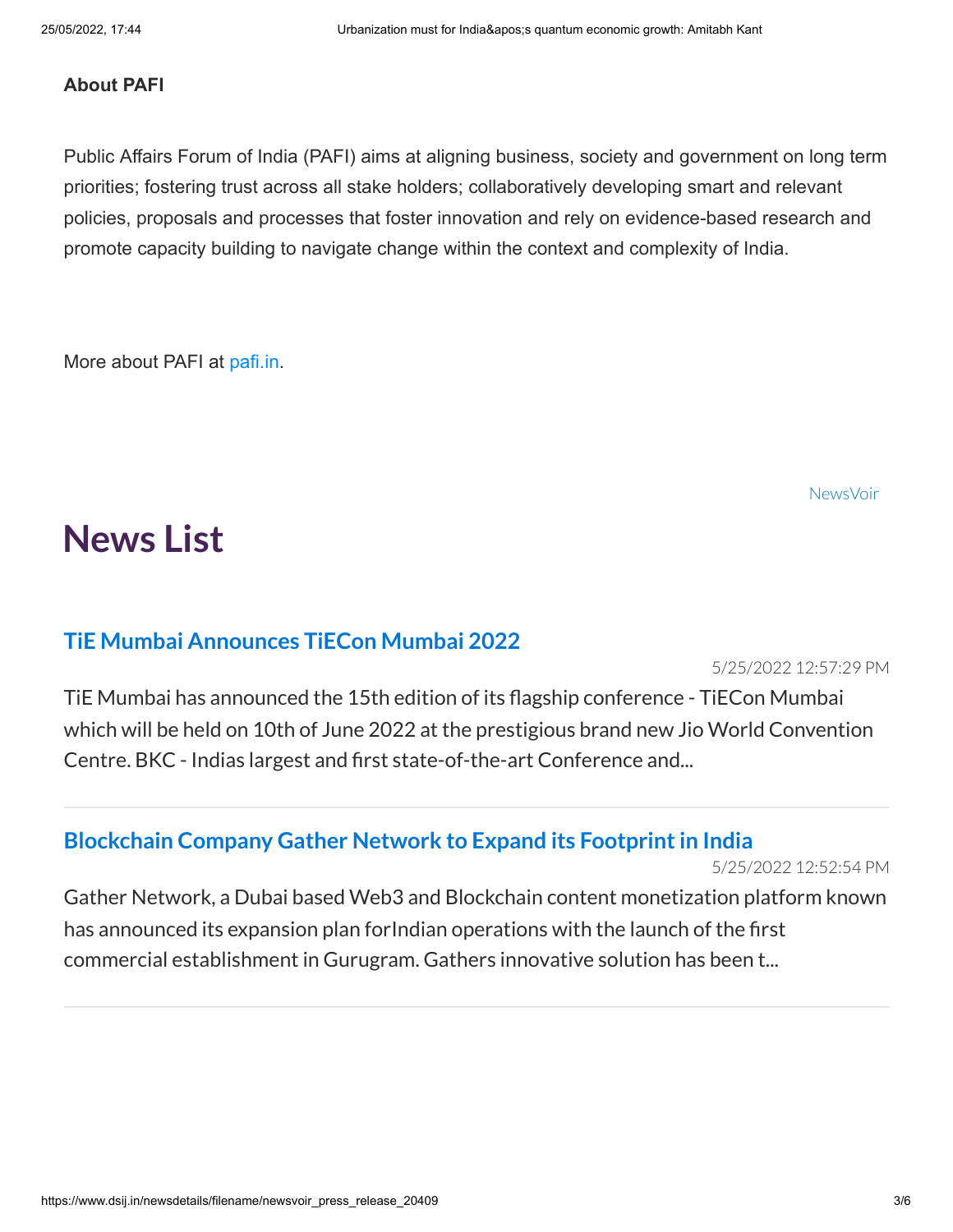# **Apna [Collaborates](javascript:__doPostBack() with Truecaller to Ensure Identity, Trust, and Safety**

5/25/2022 12:22:36 PM

With the Truecaller Verified Business Caller ID solution, Apnaprovides a safe and secure communication experience to its users Apna leverages Truecaller SDK (Software development kit) solutions to achieve mobile numb...

# **Buy Mi TV on Bajaj Finserv EMI Store and Avail of [Cashback](javascript:__doPostBack() up to Rs. 2,000**

5/24/2022 4:35:21 PM

The Bajaj Finserv EMI Store is providing several cashback offers, discounts, and No Cost EMI plans on the latest Mi TV. Customers can buy Mi TV equipped with various features and available in different sizes. Top-selling Mi TVs are available on ...

# **[Pernod Ricard India](javascript:__doPostBack() Announces the Removal of Permanent Mono-cartons Across its Brand Portfolio**

5/24/2022 3:59:20 PM

Champions Zero Waste to Landfill contribution for permanent mono-cartons in India Aligned to its Sustainability Responsibility roadmap, sets up an action plan by removing 500 million pieces of permanent mono-cartons...

### 1 [2](javascript:__doPostBack() [3](javascript:__doPostBack() [4](javascript:__doPostBack() [5](javascript:__doPostBack() [6](javascript:__doPostBack() [7](javascript:__doPostBack() [8](javascript:__doPostBack() [9](javascript:__doPostBack() [10](javascript:__doPostBack() [...](javascript:__doPostBack()

DALAL STREET INVESTMENT JOURNAL - DEMOCRATIZING WEALTH CREATION

[About](https://www.dsij.in/about-us) Us **|** [Careers](https://www.dsij.in/careers) **|** Site [map](https://www.dsij.in/dsij-sitemap) **|** [Contact](https://www.dsij.in/contact-us) Us

### **Investors**

DSIJ [Magazine](https://www.dsij.in/products/dalal-street-investment-journal) Flash News [Investment](https://www.dsij.in/products/flash-news-investment) [Value](https://www.dsij.in/valuepick) Pick MF [Power](https://www.dsij.in/mfpower) Tiny [Treasure](https://www.dsij.in/tinytreasure) Mid [Bridge](https://www.dsij.in/midbridge) [Upstream](https://www.dsij.in/upstream-pick) Pick Vriddhi - [Growth](https://www.dsij.in/vriddhi)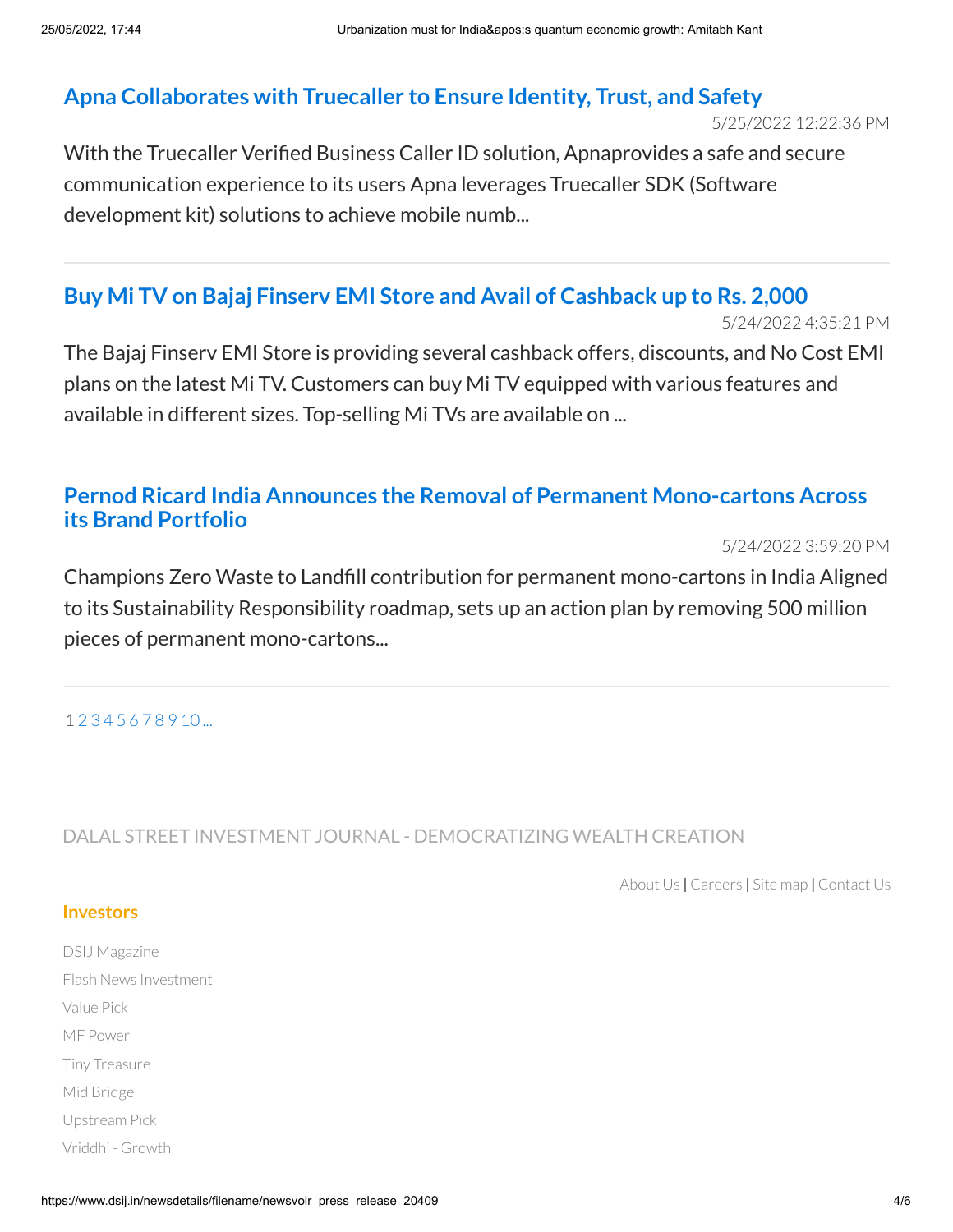### 25/05/2022, 17:44 Urbanization must for India's quantum economic growth: Amitabh Kant

Large [Rhino](https://www.dsij.in/LargeRhino)

## **Traders**

POP [BTST](https://www.dsij.in/Products/trader-pack/pop-btst) POP [Stocks](https://www.dsij.in/Products/trader-pack/pop-stocks) POP [Options](https://www.dsij.in/Products/trader-pack/pop-options) POP [Futures](https://www.dsij.in/Products/trader-pack/pop-futures) [Technical](https://www.dsij.in/Products/trader-pack/technical-advisory-service) Advisory Service POP [Scalper](https://www.dsij.in/Products/trader-pack/pop-scalper) NEW

## **Advisory Services**

Portfolio [Advisory](https://www.dsij.in/products/portfolio-advisory-service) Service

[Super](https://www.dsij.in/super60) 60

## **Markets**

[MindShare](https://www.dsij.in/research/articles/dsij-mindshare) [Market](https://www.dsij.in/market-watch) Watch [Quarterly](https://www.dsij.in/research/quarterly-results) Results IPO, FPO, Fund [Ratings](https://www.dsij.in/research/ipo) Broker [Reports](https://www.dsij.in/Markets/Broker-Reports?TabId=943&Type=Fundamental_Stock_Tips) Market [Reports](https://www.dsij.in/research/stock-tips/Market-Reports?TabId=943&type=MARKET) B School [Ranking](https://www.dsij.in/DsijIssueDetails/ArtMID/10519/ArticleID/5587/INDIAS-TOP-100-B-SCHOOLS-2019) 2019

Top [Investor's](https://www.dsij.in/portfolio) Portfolio

### [Databank](https://www.dsij.in/my-account/my-subscription/dalal-street-investment-journal/productid/111.aspx)

[More](https://www.dsij.in/Markets/More-Posts) Posts

### **Features**

DSIJ [Apps](https://www.dsij.in/apps) [Screener](https://www.dsij.in/screenerlanding) [Market](https://www.dsij.in/research/top-gainers) Stats [ChitChat](https://www.dsij.in/research/chit-chat) [Watchlist](https://www.dsij.in/research/chit-chat) [Forum](https://www.dsij.in/Forum)

# **Knowledge Center**

[Learning](https://www.dsij.in/Learning)

[Knowledge](https://www.dsij.in/Knowledge) Expert [Speaks](https://www.dsij.in/ExpertSpeak)

[Interviews](https://www.dsij.in/Interviews)

# **More Products**

Stock Market [Challenge](https://www.dsij.in/stock-market-challenge)